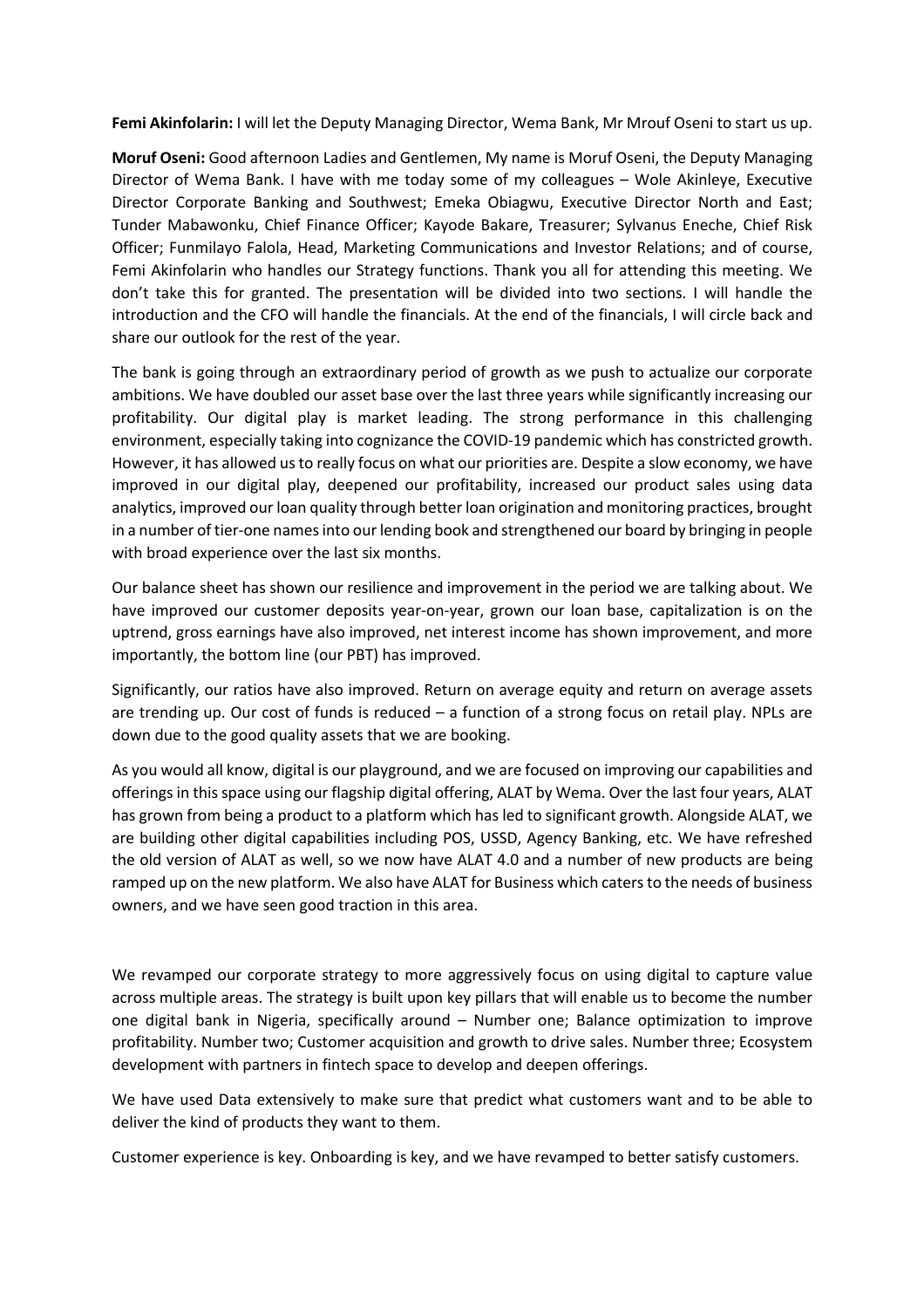We have also made sure that we have brought in talent because it's a talent war and you are only as good as the human assets you have. So, we've brought in quite a number of people both in the development space and in the business space, and the product development space to make our offerings are best in class.

Also, there is no point having a front end, ALAT in this case, and not make sure that your backend and middle office are digitized. Otherwise, what you will just have is what we call digital lipstick. So, to make sure that the process is seamless, and things are working the way they should work, we are also making sure that we digitize our middle and back office so everything flows seamlessly. Of course, this will lead to greater cost reduction and improve our processes.

And, M&A, in terms of inorganic growth is not off the table. When I mean M&A, I use it cautiously. It could be with another financial player in Nigerian banking space, or it could, potentially, be with a fintech or it could be the acquisition of smaller fintechs. But as time goes on, we will engage the market on that.

I will pause now and handover to the Chief Financial Officer, Mr Tunde Mabawonku to do a deeper dive into the numbers and I will circle back at the end to give you, our outlook. Thank you.

**Tunde Mabawonku**: Thank you very much sir and good afternoon to everyone on the call. My name is Tunde Mabawonku. What I will do in the next few minutes is I will walk you through some of the numbers and give you some more insight into the performance of the bank. Largely, starting from Slide 11, a number of points to mention. Number one, our PBT has improved. It was N1.7bn H1 of 2020, it is now N4bn this H1 of 2021. Total assets have finally crossed the N1trn mark so increasingly we see Wema Bank continue to improve on its market share. The margins are better than this time last year. Specifically looking at this slide, you will see Gross Earnings up from N38bn to N39.8billion – a slight improvement. So, we started seeing yield inch up in Q2 compared to Q1. Margins got tighter in Q1 but are getting a lot better in Q2. So, our expectations in the next few months are that we continue to inch up yield on our assets while. at the same time, we try to manage increments in the Cost of Funds. We expect that Net Interest Income will ramp up in the second half of the year.

Going to slide 12 shows you the other side of the P&L – the non-interest income. Here, the story is a little different. We had a drop in trading income. Largely, we are trading income from the money market space and sometimes when there is less volatility in the market, and given the tightening regulatory regime, we were not able to make as much margin from the trading space. However, we saw improvement in management fees and fees from our e-channels. Our plan is that the better we can get at our ALAT and digital platforms table, the more we can earn and this will translate to better margins and better revenue for the financial institution. The play here is that as rates inch up, as market dynamics get better, we expect the trading income to ramp up but, on the back of that, management fees, fees from loans, fees from transactions will continue to do well here.

Moving on to the next slide. This largely talks about Operating Costs for the Bank, and I want to pause to break this into two. If you look at Wema's operating expenses year-on-year, you will see a move from N17.6 billion to N20.8 billion but embedded in this, is a story. Operating Costs only went up on the back of an increase in what I will call, Regulatory-induced cost – AMCON Levy, NDIC Premium. We saw AMCON Levy grow by around 50%, NDIC by almost 90%. What happened was, between 2019 and 2020, we grew our balance sheet by over 50%; between 2019 and 2020, we grew deposits by almost 80%. What happens is, the levy and the premium are paid in 2021, so the expense will hit the year after the growth. So, our expectation is, we will continue to have this double-digit growth, but, at the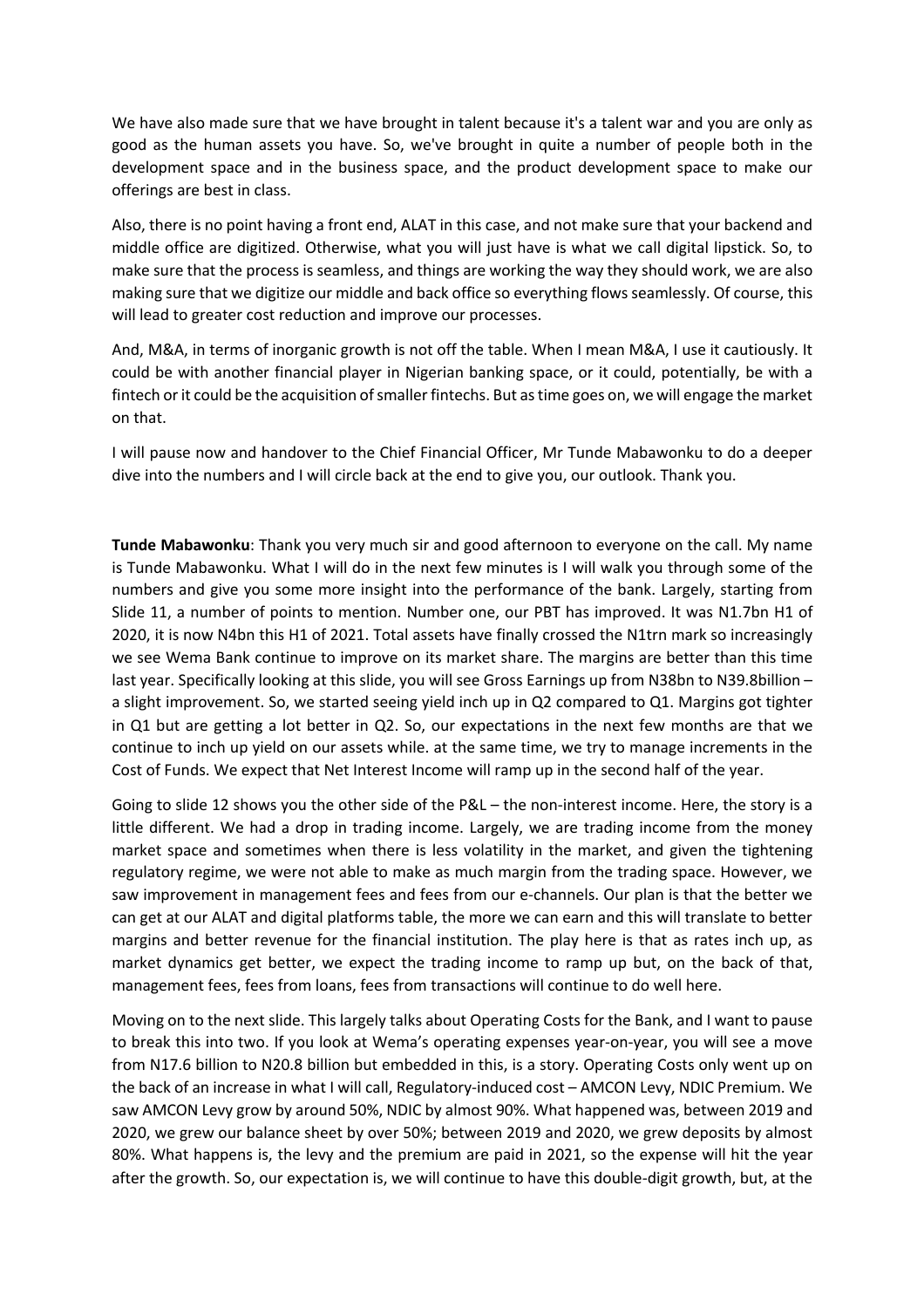same time, get revenue to cover the increase that was borne from regulatory costs. But costs from other areas have been relatively flat, stationeries and what have you. However, a note of caution – some cost elements would go up, largely on the back of the impact of inflation, on the back of some concerns on FX rates and energy costs. Energy costs have doubled in the last year – the price of diesel this time last year is not the same as this year. There might still be some slight headwinds on cost but we are sure we will keep growth in operating expenses way below the inflation rate year-on-year.

Going back again to the Balance Sheet, I want to talk quickly on the digital business – Slide 14, 15, 16. What Slide 14 shows rests on ALAT and what we have done. We decided to take another approach in what to measure. So, what you see on this screen is actively transacting customers, not number of accounts. I think ALAT, at the last check, has 600,000 or thereabout. But the count for us is how many use the digital platform every week because that is what translates to revenue. The more people use it to save and transactions, we get a lot more money, and you can see transactions executed so far is at N715 billion. So we will continue to position ALAT as that digital platform.

Moving to the next two slides. Slide 15 talks a bit about USSD. The emphasis again is on, what I would call the 'less data-rich customers' – customers that use USSD to transact business and other less digital applications. The next Slide talks about our Agency Business, and here you can see an interesting story where we are getting a 200% increase in agency transactions and a 238% increase in agency acquisitions. So, the digital play for Wema is to continue to drive that stability on ALAT, making sure that it is convenient, simple and reliable but, at the same time, opening up various channels to onboard customers – onboarding through USSD, onboarding through agency and still onboarding through the traditional banking hall and other metrics, but then bringing these customers on to ALAT. What you have seen in ALAT, USSD and agency banking are all talking to the bank's strategy of digital dominance in the next few months.

How do these flow into deposit liability? So, if you go to Slide 17, this shows the story of our deposit so far. We are at N808bn in deposit liability, so if you see the two charts on the left-hand side. Growth is less than N5billion for the first half of the year, but the interesting story is on the middle right-hand side where you can see that Retail deposits have grown by 10%, corporate deposits have dipped slightly by less than 5%. Again, if you look at that, you will see an improvement in the Deposit Mix. Fixed deposit and the share of total deposits has reduced from the corporate space, while within the retail, we have some spike, but retail depositors are a little less price-sensitive compared to the corporate end of the market. Our plan is to use ALAT to continue to be the feeder to drive retail liabilities while again working sure that we manage the cost of funds. One key metric we did not show here, but it is also important, is our foreign currency deposit. Again, we have seen a lot of opportunities within that space, a lot of traction both from trapping in the IMTO inflows and from the ordinary domiciliary account. So, we will continue to drive this to further improve our deposit mix.

Slide 18 and 19 talk on the loan book of the bank, and the message is clear here. Number one, the loan book remains diversified, and we don't have any major sector accounting for more than 20%. The loan book is largely in naira – I think 93% of our loans are in naira. The 7% that are in foreign currency also have foreign currency receivables. So, we don't have any major exposure or shock within that space. Oil & gas and the trading sector that have been areas of concern for us as have shares of less than 20% each. NPLs, unaudited NPLs I must note, are at 3.5%, less than the regulatory ceiling of 5%. We have full coverage of the NPLs. As with every institution, we keep a close eye on the loan book, continue to stress test on a regular basis, for the impact of any potential changes in FX rate, for the prolonged stay of the pandemic to see that we are ahead and that we are playing in the right sectors. We are also still looking for sectors where we can do shorter tenure deals and make a lot more money within the one-year financial cycle.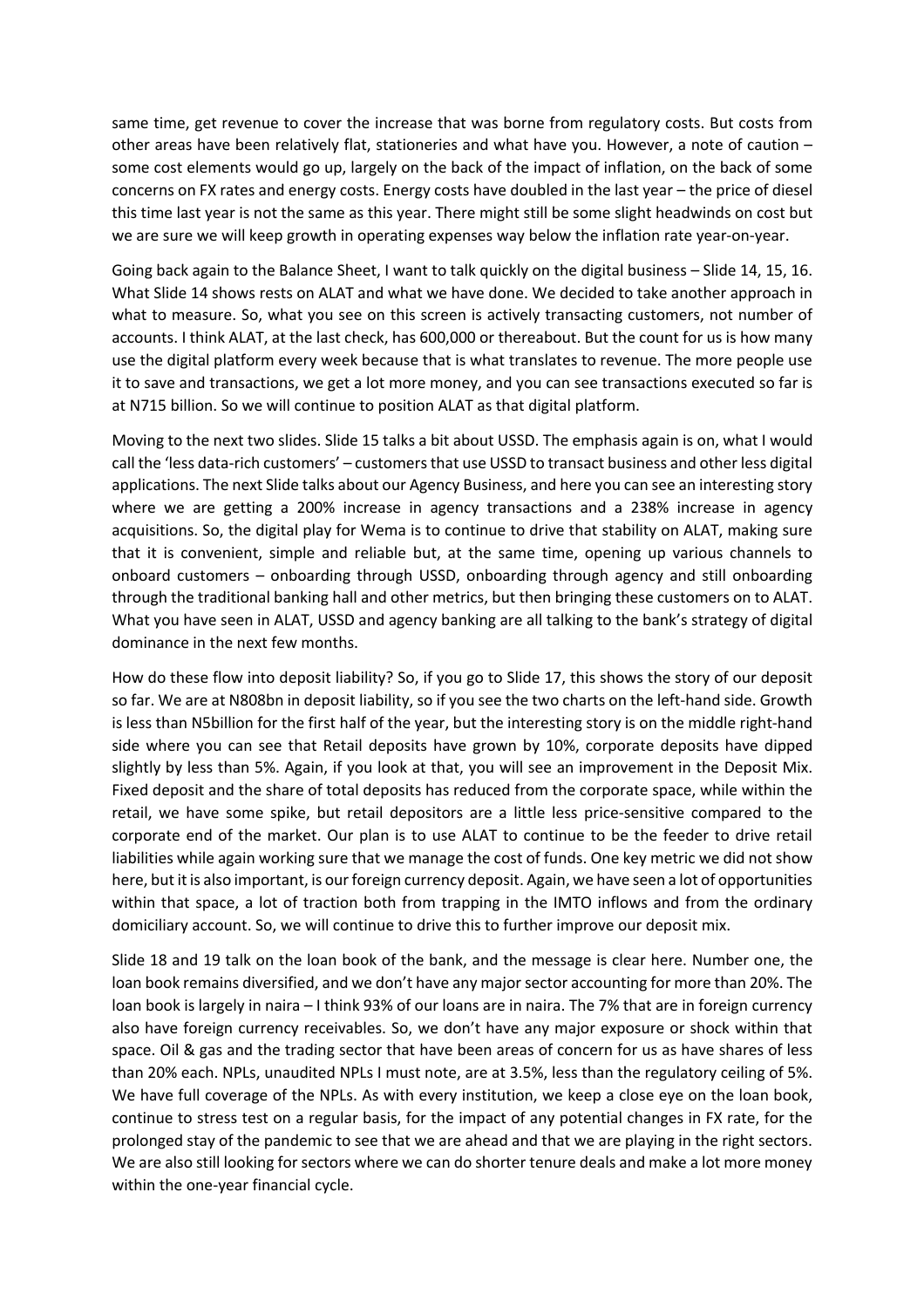The next slide talks a bit about the capital position of the bank. Today, we have Capital Adequacy Ratio at 13.2%. The minimum required for a commercial bank with national authorization is 10%, so we are still above that. In light of the loan growth expectations, our CAR at the end of the year, I want to bring back audited profits, will still be around the 13.5% mark because we are not allowed to bring in profits until they are audited at the end of the year. Outside of this, another important point in our capital is that when CAR dropped below 15%, the board approved the immediate implementation of our capital management plan. So, what we did was to check what is happening in the market. What is the appetite of our investors? What is the growth plan of the bank? What capital can we absorb at this point in time? Based on all of that scenario, we went to the AGM in the month of May, notifying the shareholders that we want to do a rights issuance. Our plan is to raise an additional N40 billion in capital, plus the existing N61 billion shareholders' funds, that will bring our shareholders funds to above the N100 billion mark. There are a number of steps to take to raise this right issuance, but we've started the process and we believe that by the end of the year, the capital would have been, and we can start ramping up growth on that capital from 2022. But even based on our scenarios, capital adequacy will still remain around 13% - 14%.

The next slide just shows the timelines for the various activities. We are somewhere between number three and number four; we are waiting for the final sign-off of the Securities and Exchange Commission for the scheme of arrangement that we want to do. On the back of that, we will be calling shareholders for an Extraordinary General Meeting and subsequent to that, we will do the right issuance.

To summarize, we have seen growth over the last two months. On Slide 22, we have seen growth over the last five years, ROE numbers continue to grow though it's still not where we want it to be. At 14%, we think ROE will close somewhere between 15% and 17%. Customer deposit up on month-on-month, we think with customer deposits, we should inch close to the N1 trillion mark in deposits. The key message for Wema is that we continue to improve market share, we continue to get better on the digital platform; we are working on improving margins and efficiencies that will translate to a better return on equity.

On this note, I will hand over back to the Deputy Managing Director, Mr Moruf Oseni to run us through the remaining part. Thank you.

**Moruf:** Okay, thank you Tunde for that very lucid presentation. We believe we have started well, and we will end this year well. In conclusion, we are very excited within the bank as our growth phase accelerates. Although the external environment is very tough, we believe the opportunities are numerous. We will continue to focus on the following over the course of the rest of the year. We will continue to grow our existing business across retail, commercial and corporate space, we will continue to execute on our three-year strategy to ensure we capture all the value from it, and we will continue to build our digital play to actualize our digital domains.

At this point, I will want to bring the presentation to a close. Thank you very much for listening. Thank you.

**Femi Akinfolarin:** Thank you DMD. We would like to now invite members of the audience to ask questions or make comments. The floor is open, either you type in your questions, or you can directly ask them.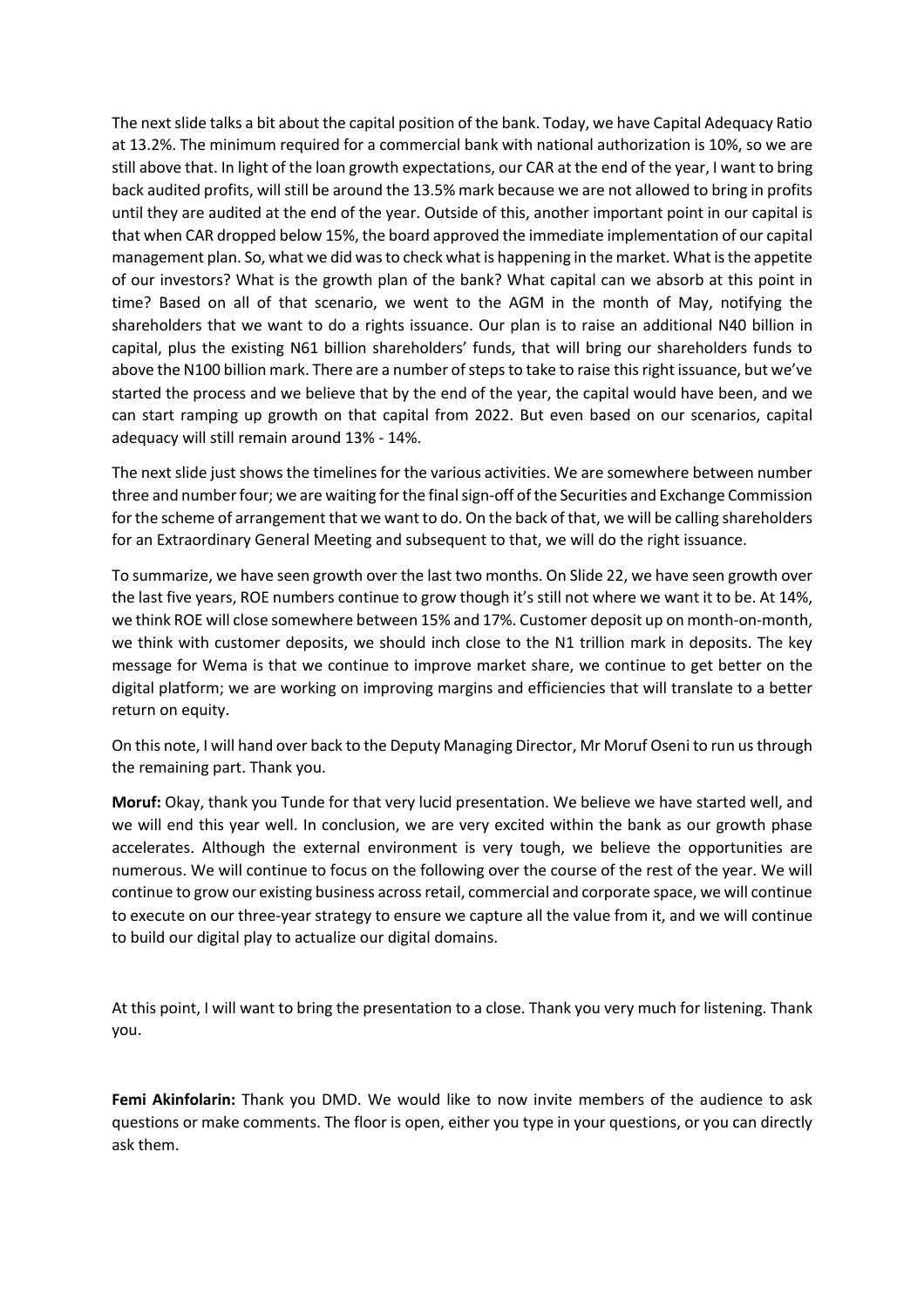**Tunde Mabawonku:** There was a question from Dike, and the question was about the slides. Yes, we will share the slides. In fact, it's been uploaded on the Wema Bank website in the Investor Relations section. We have uploaded both the slides, the full details of the half-year numbers and additional information. Subsequent to this call, we will also load the transcript of the call in case you want to listen to it, and we will remain available for further questions and answers outside of this call. Okay, DMD sir, there was a question asked that you hinted at a merger plan. Will you elaborate on the merger?

**Moruf Oseni:** Thank you very much, Tunde. What I said is if you look at one of our pillars, inorganic growth. Inorganic growth, there is a possibility of a combination, either you merge or you acquire, and this acquisition is not limited to acquiring another financial player in this space or a fintech. We are looking at all options. That's the message I am trying to pass. So, it's a possibility but at this point in time, that is all I think we can say for now. We are looking at all possible options because no matter how efficient we are, in this game we are playing scale is key. And we also have huge aspirations to scale in the shortest possible time. I will leave it at that for now. Thank you.

**Tunde:** A number of questions have come in. The first question is on regulatory cost. "Is it becoming bothersome for our business?" And then a second question, "What is the position of the bank in terms of LDR as at half-year?" DMD you will take the one on regulatory cost and I can talk on LDR.

**Moruf:** Very well. I wouldn't want to use the word 'bothersome' because I pick my words carefully. But there is something in this business we call regulatory risk, and they are things that will fly at you that you didn't expect, right? But what you'll do, and that's what we are paid for, is to be able to navigate mid-air and be able to still hit the numbers we've promised. Are those costs things that keep us awake at night? The answer to that will be clearly yes. But are we fully engaged and primed to be able to navigate our way around it? The answer is also yes. Increasingly, the number of those things are flying at us, and I think it is our job to navigate them. Some of them, honestly, if you look at some of them, are just thingsto measure. If you look at the bigger picture, it is to make sure that the Nigerian economy is bootstrapped so at least there is growth in the economy. That is the way I will capture it, but our job is to navigate those things. There has been a lot of regulatory costs over the last six months, and we've still been able to post quite decent numbers, so for me, it's all part of the business in this clime for now. Thank you. Tunde, you can answer LDR.

**Tunde:** Thank you, sir. The LDR of the bank as at half-year was 45%. Trying to get the exact numbers, which I will share with you after. But I think it's 45% - it is below the regulatory expected limit. But what we have also tried is to reach out to the regulatory authorities to say:

We still want to grow our loan books cautiously, so that the mistakes of 10-20 years ago are not back on the institution or the industry. Bearing in mind capital constraints, we will start ramping up after we bring in additional capital.

So, yes LDR is less than 50%. There is still room to do a lot more but even by our loan book projection, we will not reach the minimum threshold prescribed by the regulatory authorities. Interestingly, the CRR/LDR regime has been slowed down in the last few months. What has happened has been the CRR regime reeling on the back of managing supply and demand for foreign exchange. That has played out on the market.

There was another question on when the right issuance is expected to hit the market. The right issuance is expected to hit the market in the month of September. This month of August is really for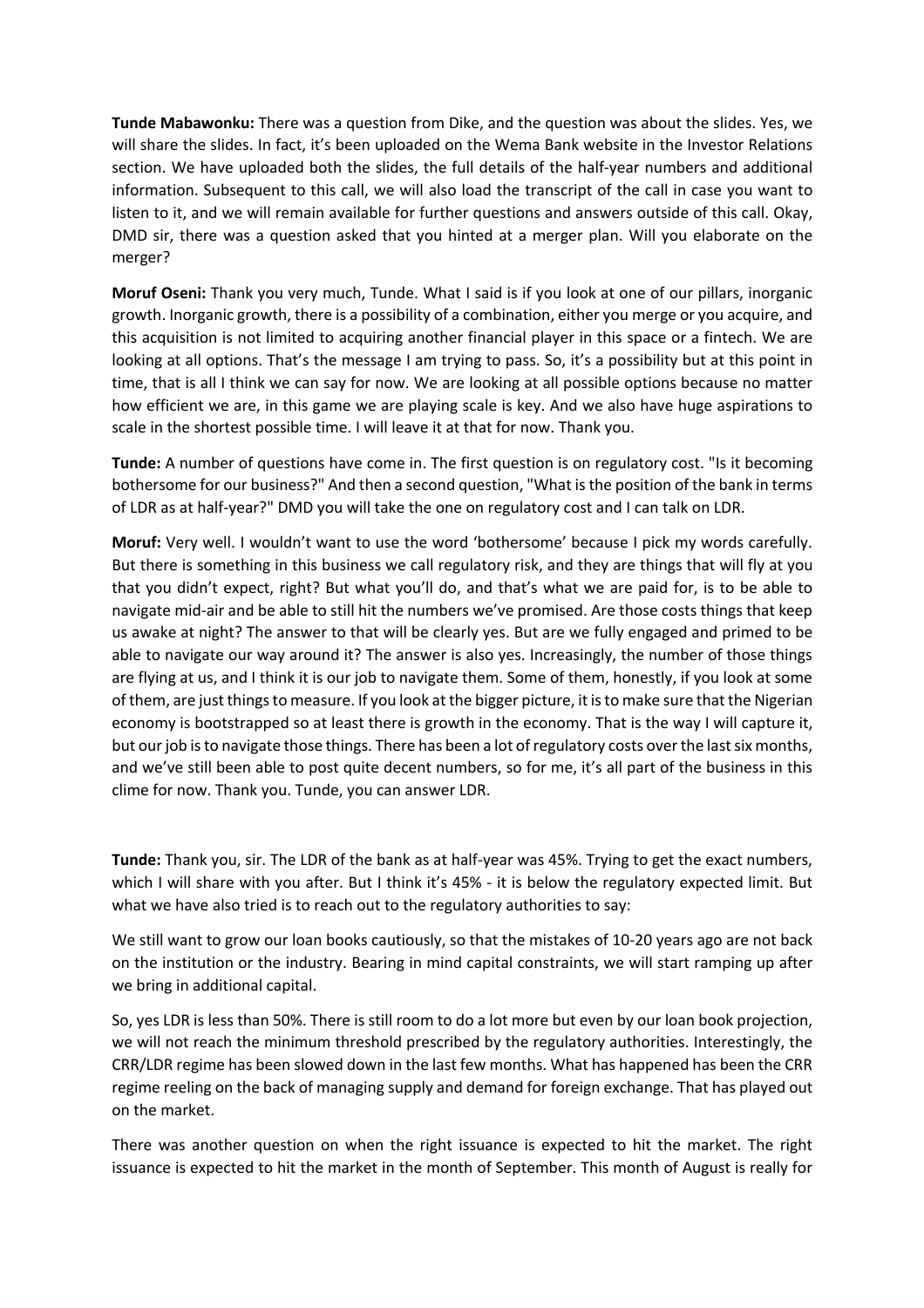us to have a court-ordered meeting to get shareholders together and agree on the scheme of arrangement. What has happened is, Wema Bank today has a large number of shares in issuance. But before we raise that N40 billion additional capital, we want to get the consent of the shareholders to reduce the shares in issue, and on the back of that, we then issue them right. So, for existing shareholders, their percentage shareholding will not change, we just want to manage the number of shares in issue. That will impact our ratios, cost of up stamping and a number of other costs. It makes sense to have more efficient shares in issue before doing the rights issuance, but the rights issuance will hit the market by the month of September.

DMD, there is a question for you on how we are preparing for competition in the digital space, considering investments by others in the space.

**Moruf:** Thank you Tunde for that question. I think as a bank, sometimes I say our 'raison d'être' as the French would say. That means our reason for being is to play in this digital space. Yes, they are a number of new entrants across different verticals in the digital space, and a lot of money being pumped by venture capitalists into that space but like I always say, there is no way those guys can flourish without working with a bank or a financial institution. If you understand digital well, for most of those guys, behind them there must be a financial institution that does the settlements and a host of other things. What we've been able to do with Wema and ALAT in the last four years was position ourselves as a bank of choice for quite a number of the fintechs. I don't think there is any huge fintech in the Nigerian banking space today that isn't locked by the hip with Wema in one way, shape or form. The idea is that we all have to build that ecosystem together, so as they flourish, we also flourish. That's why we say we have moved from a product into a platform. We are also making significant investments in technology on our site because we realise that for us to be a partner to some of those guys, reliability must be key. In making sure that we are also reliable, we found out that if your platforms are reliable, naturally your customers will come to you, you can generate retention, and if you generate retention, those that are on your platform will also sell and be ambassadors for your product. So, for us, as the ecosystem evolves, we see ourselves as an incumbent and a permanent member of that class. We are in tune with most of the fintechs and we are aware of what they are doing. Our products too are being revamped quite constantly to make sure that we are ahead of the curve. I think for us, we welcome the competition, and it's actually cooperation because you can't do it alone as a bank. But some of the verticals they have picked, there are schools of thought that say they are eating the cheese of the banks but I look at it differently to say we're building the ecosystem together. There are things they cannot do which we will do for them and the more of them you have, the more robust your bottom line too is. I think it's a good place, even for the country itself if you look at the kind of value that will be created in the next three-five-seven years. Away from the extractive industry, this is the space to play. Thanks.

**Tunde:** Okay. There is the last question here that I will just take. The question was around our licensing regime. Are we planning to move to another category? The person was even asking about national license and then, "can you give us figures to access how ALAT helps the bank meet customer expectations in terms of increased transactions in 2020 and 2021?" So, I will talk briefly on the national license and then I will also yield to the DMD if there are any other comments for the future.

As we are today, the bank has a license as a commercial bank with national authorisation. At the last check, we are present in 23 states in the Republic of Nigeria and there are possibilities to still have physical expansions in a number of other states. So today, we are present in Kano, Kaduna, Abia, and moving slowly to Enugu. We are in Rivers, Bayelsa, Akwa Ibom and in the states of the Southwest. So slowly, there are opportunities to expand physically to a number of other locations. What matters for us is digital expansion. We are restricted by the national license, but with digital, we can operate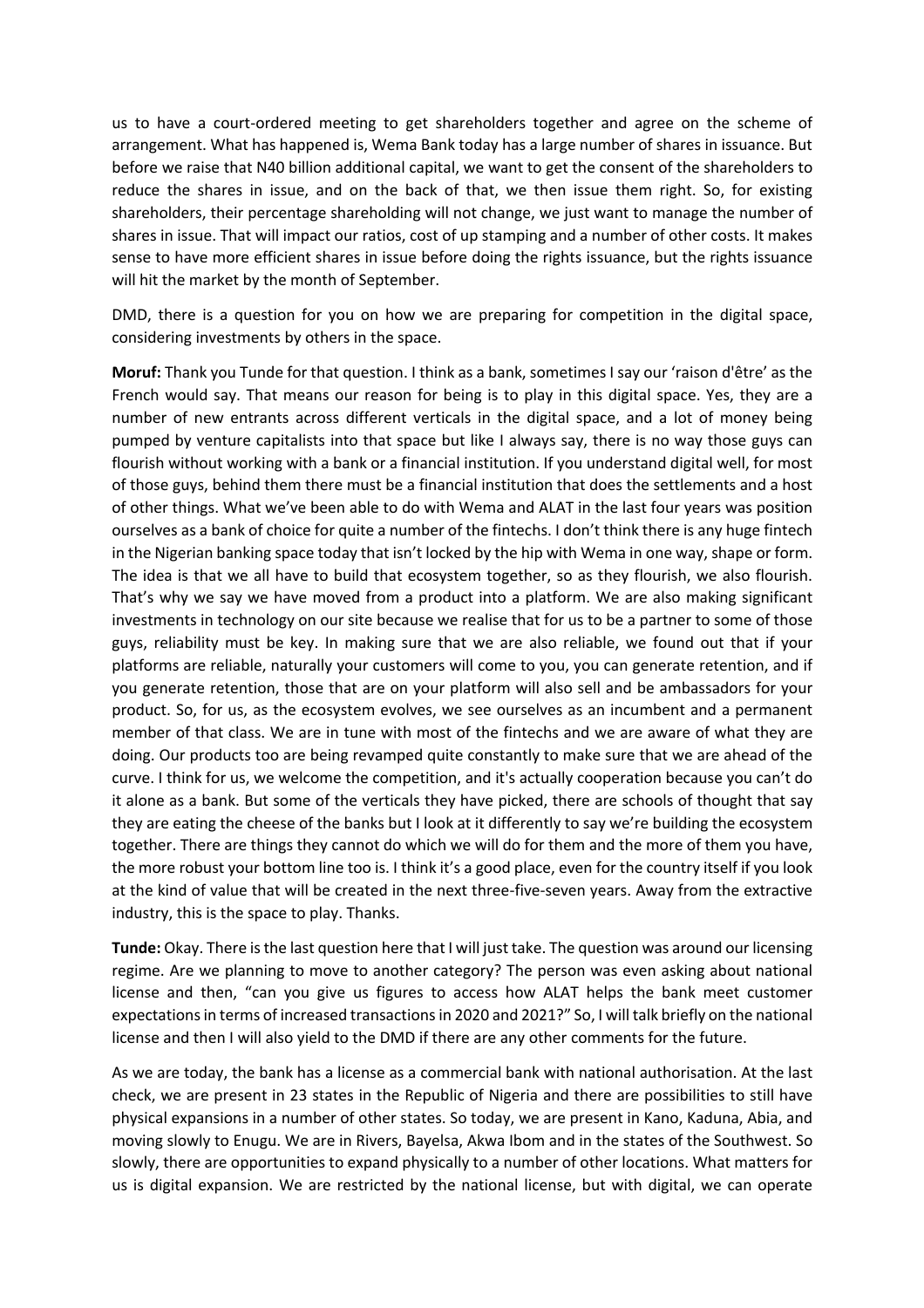anywhere in the world. I will yield to DMD in terms of expectations regarding the licensing and if there are thoughts on ALAT.

**Moruf:** Very well. Thank you, Tunde. You know, what digital allows you to be is to be able to bank without borders. Today we have a national license, but with our digital offerings, there is nowhere in the world that we cannot play as he said. In terms of figures for ALAT, what we have witnessed is that, in the last four years, the numbers have increased year on year. We have also noticed that with our spend on our digital platforms, our cost to serve has also dropped. Tunde will have the hard numbers but that is definitely trending down in terms of cost to serve. The way it works is, you will have a huge initial spend on the platforms, and with every customer you can move on to those platforms, the cost to serve drops.

Our aspirations for the future, as we go into the next three to five years is, like I said earlier, scale is key. There are a number of combinations and permutations for that. People have asked us questions around 'Holdco no Holdco' but like I keep saying, we are still in the kitchen looking at the best combinations for all our stakeholders, shareholders to actualize our plans. Some of those will be revealed as we go ahead. But underpinning all of that is this capital raise we are about to do to give us an expanded base to do more business over the coming years. Thank you.

**Tunde:** Thank you, sir. I will just take this last comment from Tayo Akinyade, and he commented that he has "seen an improvement in deposit mix of the bank compared with F-year 2020. What was responsible for that improvement in the mix and what are our plans?" I think largely, to answer your question, it still hints down on the retail/digital play. Gradually, there has been improved customer attraction, which has been encouraging customers to do a lot more on the platform. What we initially saw from the ALAT end were customers liked it and felt this is new, let me onboard but then there was no value offered to say continue to transact, continue to do business and this is the value you will get. We have moved from just saying 'come and open an account,' we moved to say, 'this is the value we have for you,' 'this is how we can help you on your lifestyle journey.' We have slowly started downplaying the corporates because they are very rate sensitive. When rates are low, they give you the funds, when rates are high, they start to price in almost immediately. But working with the retail end of the market, you can gradually grow your funds through that end. We have built a new SME team, focused on driving business from the SME point of view. We've introduced retail clusters across our business locations. So, rather than just having pure-play branches, we group people into clusters so that they can best do a lot more marketing. We have started seeing all of that translate into better results from the retail end of the market. So, it's to just drive a lot more stability, making sure that the platform, as I said, is convenient, simple, and reliable. Then, the sky is the limit regarding how well we can go in the retail business. We expect to see improvement in the second half of the year.

On the final question, if shareholders would be allowed to participate through Zoom at the Court Ordered meeting without been physically present and exercise their rights. The answer is yes. Shareholders will be allowed to participate. Based on the articles of association of the bank, we have a procedure for calling EGM and other meetings, and we make sure we abide by all the terms of the articles. One thing we will also do is we are going to start a roadshow from next week, just engaging minority shareholders and shareholder associations, making sure that everybody is on the same page before we come to the market. And showing them again what Wema has done over the last five to nine years for them to see the transformation. You would recall that this was a bank that in fourteen years, we did not pay dividends, but in the last three years, back-to-back, we have been paying dividends and it has been increasing in value. It is to show them the good plans of the bank and how